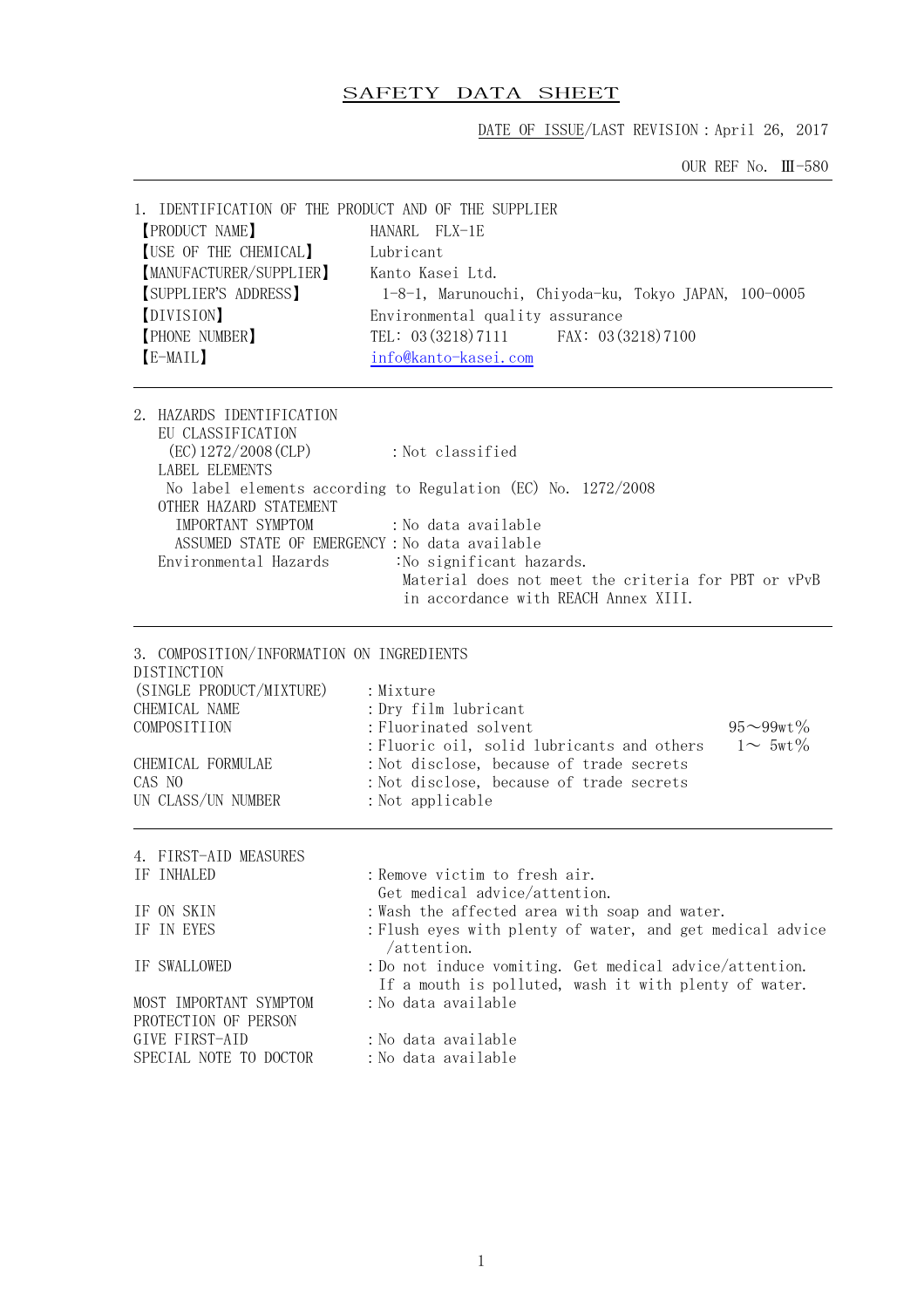| 5. FIRE-FIGHTING MESURES<br>EXTINGUISHING MEDIA<br>FIRST FIRE<br>LARGE-SCALE FIRE<br>UNSUITABLE EXTINGUISHING MEDIA<br>PECULIAR HAZARD STATEMENT<br>PECULIAR EXTINCTION METHOD<br>PROTECTION OF THE PERSON<br>EXTINGUISHIES FIRE | : Use spray foam, foam, powder or $CO2$ gas<br>extinguishing media.<br>: Use powder or $CO2$ gas extinguishing media.<br>: Use foam extinguishing media.<br>: Water must not be used to extinguish.<br>: May be harmful if inhaled vapor/mist produced<br>at $260^{\circ}$ or more.<br>: Cut off combustion source of fire.<br>: Sprinkle water to equipment to cool.<br>: Prohibit to enter to the scene of a fire except<br>staff.<br>: Extinguish fire on the windward side of the fire and<br>not fail to wear protector. |
|----------------------------------------------------------------------------------------------------------------------------------------------------------------------------------------------------------------------------------|-------------------------------------------------------------------------------------------------------------------------------------------------------------------------------------------------------------------------------------------------------------------------------------------------------------------------------------------------------------------------------------------------------------------------------------------------------------------------------------------------------------------------------|
| 6. ACCIDENTAL RELEASE MEASURES                                                                                                                                                                                                   |                                                                                                                                                                                                                                                                                                                                                                                                                                                                                                                               |
| PERSONAL PRECAUTIONS                                                                                                                                                                                                             | : Not fail to wear protector.                                                                                                                                                                                                                                                                                                                                                                                                                                                                                                 |
| ENVIRONMENTAL PRECAUTIONS                                                                                                                                                                                                        | : Take care not to be drained into river and                                                                                                                                                                                                                                                                                                                                                                                                                                                                                  |
|                                                                                                                                                                                                                                  | drain.                                                                                                                                                                                                                                                                                                                                                                                                                                                                                                                        |
|                                                                                                                                                                                                                                  | : If the medicine is used for the sea, it should be<br>what suits the standard in the technology that<br>provides by the transportation ministerial<br>ordinance.                                                                                                                                                                                                                                                                                                                                                             |
| METHODS FOR CONTAINMENT                                                                                                                                                                                                          |                                                                                                                                                                                                                                                                                                                                                                                                                                                                                                                               |
| AND CLEANING UP                                                                                                                                                                                                                  | : Remove source of a fire.                                                                                                                                                                                                                                                                                                                                                                                                                                                                                                    |
| SMALL QUANTITY                                                                                                                                                                                                                   | : Remove with a spatula or shovel, or absorb with<br>soil, sand or a cloth. Wipe off remainder with<br>a cloth.                                                                                                                                                                                                                                                                                                                                                                                                               |
| LARGE QUANTITY                                                                                                                                                                                                                   | : Prevent access by roping off the perimeter around<br>the leak. Prevent the spilling grease from spreading<br>with soil and sand. After draining off to a safety<br>area, collect as much as possible into an empty<br>container.                                                                                                                                                                                                                                                                                            |
| AT SEA                                                                                                                                                                                                                           | : Prevent dispersion by creating an oil fence.<br>Scoop up or use adsorption mats to soak up.<br>When chemicals are used, these must comply with<br>technological standards as set down in ministry<br>of transport ordinances.                                                                                                                                                                                                                                                                                               |
| PREVENTION MESURE                                                                                                                                                                                                                |                                                                                                                                                                                                                                                                                                                                                                                                                                                                                                                               |
| OF SECOND DISASTER                                                                                                                                                                                                               | : Inform promptly a related organization to<br>attempt prevention and the expansion prevention<br>of the accident when leaking.<br>: Remove source of a fire and prepare extinguishing<br>media.                                                                                                                                                                                                                                                                                                                              |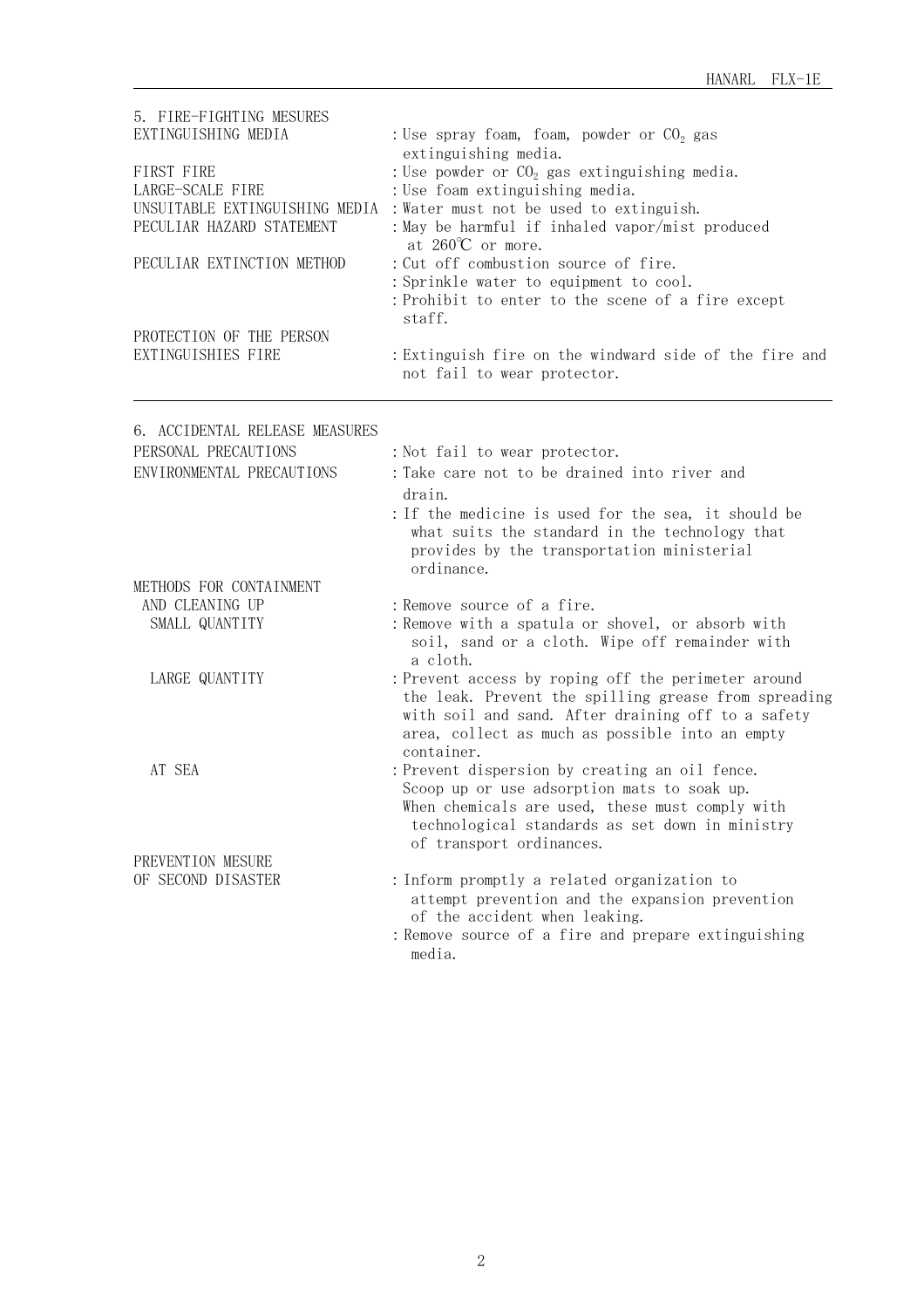| 7. HANDLING AND STORAGE<br><b>HANDLING</b> |                                                                                                                                                                                                                                                                                                                                                                                                                                           |
|--------------------------------------------|-------------------------------------------------------------------------------------------------------------------------------------------------------------------------------------------------------------------------------------------------------------------------------------------------------------------------------------------------------------------------------------------------------------------------------------------|
| TECHNICAL MESURES                          | : Avoid contact with flame, sparks and heated objects.<br>Do not allow unnecessary dispersion of vapor.<br>: Take steps to prevent static electricity, and use<br>conductive work clothes and shoes.<br>: Remove completely it in the safety area, if the<br>mechanical equipment are repaired and are processed.<br>: Wear protector, if there is possibility of skin<br>contact or eye contact.<br>: Avoid inhalation of vapor or mist. |
| <b>NOTES</b>                               | : Containers must be sealed.<br>: The vapor from petroleum products builds up easily<br>as it is heavier than air. It is therefore<br>necessary to ensure adequate ventilation and<br>take care with fire.                                                                                                                                                                                                                                |
| NOTES OF SAFE HANDLING                     | : Handling should be done at room temperature. Prevent<br>contamination of water and impurities.<br>: Avoid contact with halogens, strong acids, alkaline<br>substances and oxidants.                                                                                                                                                                                                                                                     |
| <b>STORAGE</b>                             | : Protect from sunlight. Store in a well-ventilated<br>place.<br>: Avoid heat, sparks, flames and any build-up of<br>static electricity.<br>: Avoid contact and storing with halogens, strong<br>acids, alkaline substances and oxidants.<br>: Don't turn the heat to an empty container.<br>: Don't cut, weld, heat, or make the hole the<br>container. Traces might ignite attended with the<br>explosion.                              |

## 8. EXPOSURE CONTROLS/PERSONAL PROTECTION

| EQUIPMENT MESURES        | : If the vapor arises, ventilation equipment or<br>closing of vapor source is needed.                   |
|--------------------------|---------------------------------------------------------------------------------------------------------|
|                          | : The equipment for washing and the body washing of<br>eyes is set up near the handling area.           |
| MANAGEMENT CONCENTRAITON | : Not established                                                                                       |
| ALLOWABLE CONCENTRATION  | : Not established                                                                                       |
|                          | : ACGIH Not established                                                                                 |
| <b>PROTECTION</b>        |                                                                                                         |
| RESPIRATORY PROTECTION   | : If necessary, wear hazard mask.                                                                       |
| HAND PROTECTION          | : Wear the resistance to oil if coming in contact<br>repeating for a long term.                         |
| EYE PROTECTION           | : Wear safety glasses with side shields.                                                                |
| SKIN PROTECTION          | :Wear the long sleeve work wear of the resistance to<br>oil if handling or getting wet for a long term. |
| APPROPRIATE SANITARY     |                                                                                                         |
| REQUIREMENT              | : Take off and wash the wet clothes, and use again.                                                     |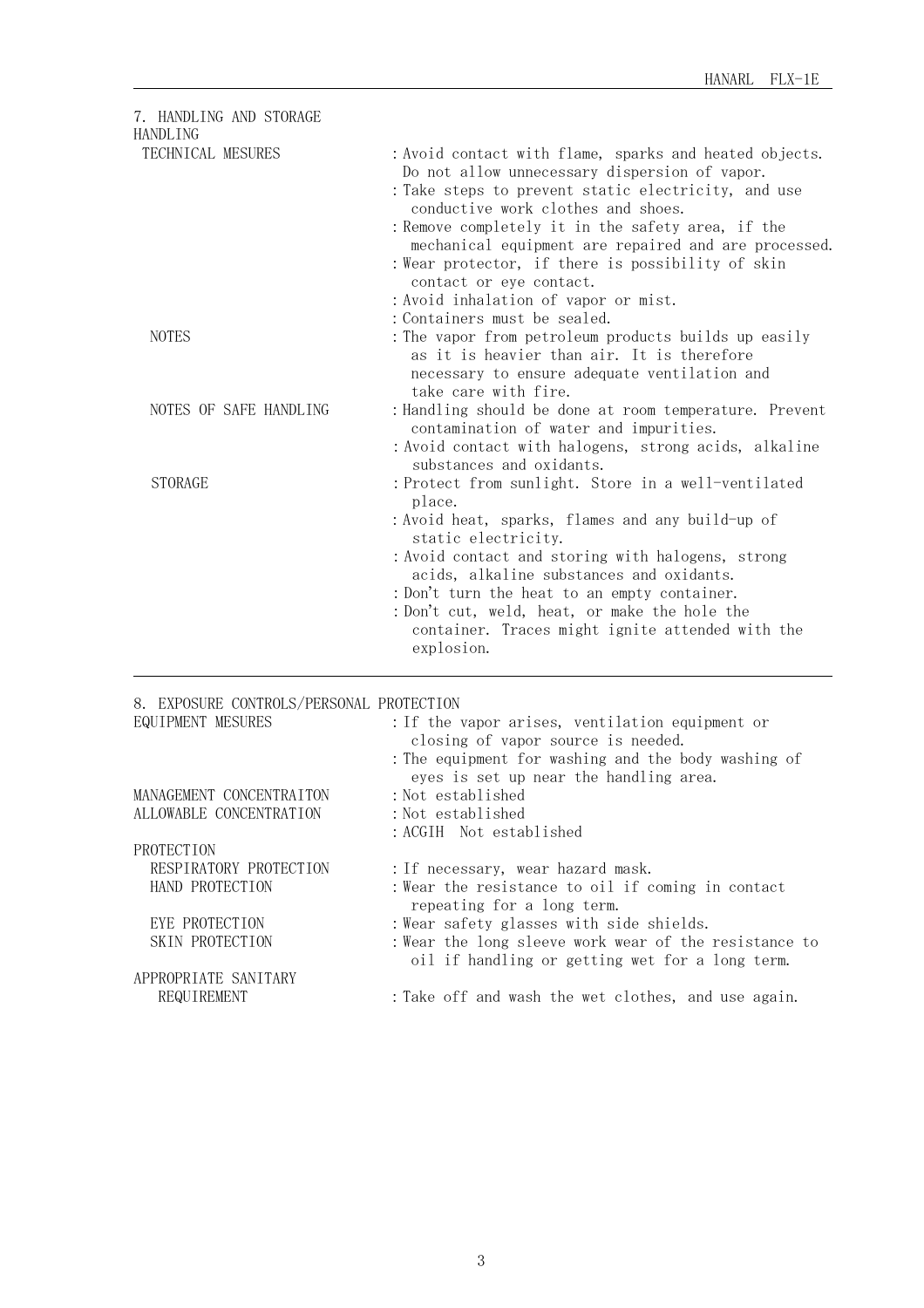| 9. PHYSICAL AND CHEMICAL PROPERTIES           |                                                         |  |  |  |
|-----------------------------------------------|---------------------------------------------------------|--|--|--|
| <b>APPEARANCE</b>                             | : Liquid                                                |  |  |  |
| COLOR                                         | : Milky white                                           |  |  |  |
| <b>ODOR</b>                                   | : Slightly ether odor                                   |  |  |  |
| pH                                            | : No data                                               |  |  |  |
| MELTING POINT/FREEZING POINT                  | : Approx. $-135^{\circ}C$                               |  |  |  |
| INITIAL BOILING POINT                         |                                                         |  |  |  |
| AND BOILING                                   | $:60\infty 65^{\circ}C$                                 |  |  |  |
| FLASH POINT                                   | : Not applicable                                        |  |  |  |
|                                               | Does not flash                                          |  |  |  |
|                                               |                                                         |  |  |  |
| UPPER/LOWER FLAMMABILITY                      |                                                         |  |  |  |
| OR EXPLOSIVE LIMITS                           | : Not applicable                                        |  |  |  |
| VAPOR PRESSURE                                | : Approx. 26, 931 Pa $(25^{\circ}\text{C})$             |  |  |  |
| VAPOR DENSITY                                 | : Approx. 8.6                                           |  |  |  |
| RELATIVE DENSITY                              |                                                         |  |  |  |
| $(WATER=1)$                                   | : Approx. 1.5                                           |  |  |  |
| SOLUBILITY                                    | : Water<br>$: \langle 12 \text{ ppm}$                   |  |  |  |
|                                               | Other solvent : Insoluble                               |  |  |  |
| AUTO-IGNITION TEMPERATURE                     | : Approx. 405 $\degree$ C                               |  |  |  |
| DECOMPOSITION TEMPERATURE                     | : No data                                               |  |  |  |
| VISCOSITY                                     | : Approx. 0.001 Pa-s $(23^{\circ}\text{C})$             |  |  |  |
|                                               | * These data except for appearance are about a solvent. |  |  |  |
|                                               |                                                         |  |  |  |
| 10. STABILITY AND REACTIVITY                  |                                                         |  |  |  |
| STABILITY                                     | : Stability at room temperature                         |  |  |  |
| POSSIBILITY OF HAZARDOUS                      |                                                         |  |  |  |
| <b>REACTIONS</b>                              | : No reaction with water                                |  |  |  |
| CONDITIONS TO AVOID                           | : Heating, high temperature, and contact hazardous      |  |  |  |
|                                               | material                                                |  |  |  |
| INCOMPATIBLE MATERIALS                        | : Avoid contact with halogens, strong acids, alkaline   |  |  |  |
| HAZARDOUS DECOMPOSITION                       | substances and oxidants.                                |  |  |  |
| PRODUCTS                                      | : Harmful thermal decomposition products may be         |  |  |  |
|                                               | produced such as gaseous hydrogen fluoride when         |  |  |  |
|                                               | heated at extremely high temperature.                   |  |  |  |
| <b>OTHER</b>                                  | :No data available                                      |  |  |  |
|                                               |                                                         |  |  |  |
| 11. TOXICOLOGICAL INFORMATION                 |                                                         |  |  |  |
| <b>ACUTE TOXICITY</b>                         | : Oral : rat $LD_{50} > 5000$ mg/kg : Not classified    |  |  |  |
|                                               | Dermal : No data                                        |  |  |  |
| RESPIRATORY OR SKIN                           |                                                         |  |  |  |
| SENSITIZATION                                 | : No data                                               |  |  |  |
| CARCINOGENICITY<br>BASE OIL                   | : IARC, OSHA, NTP, EU, EPA, ACGIH Not established       |  |  |  |
| THICKNER                                      | : No data available                                     |  |  |  |
| ADDITIVE                                      | :No data available                                      |  |  |  |
|                                               |                                                         |  |  |  |
| 12. ECOLOGICAL INFORMATION                    |                                                         |  |  |  |
| ACUATIC TOXICITY<br><b>ACUTE</b>              | : No toxicity                                           |  |  |  |
|                                               | CHARONIC : No toxicity                                  |  |  |  |
| PERSISTENCE/DEGRADABILITY                     | : No data available                                     |  |  |  |
| BIOACCUMULATIVE POTENTIAL<br>MOBILITY IN SOIL | : No data available<br>: No data available              |  |  |  |
|                                               |                                                         |  |  |  |

OTHER ADVERSE EFFECTS : No data available